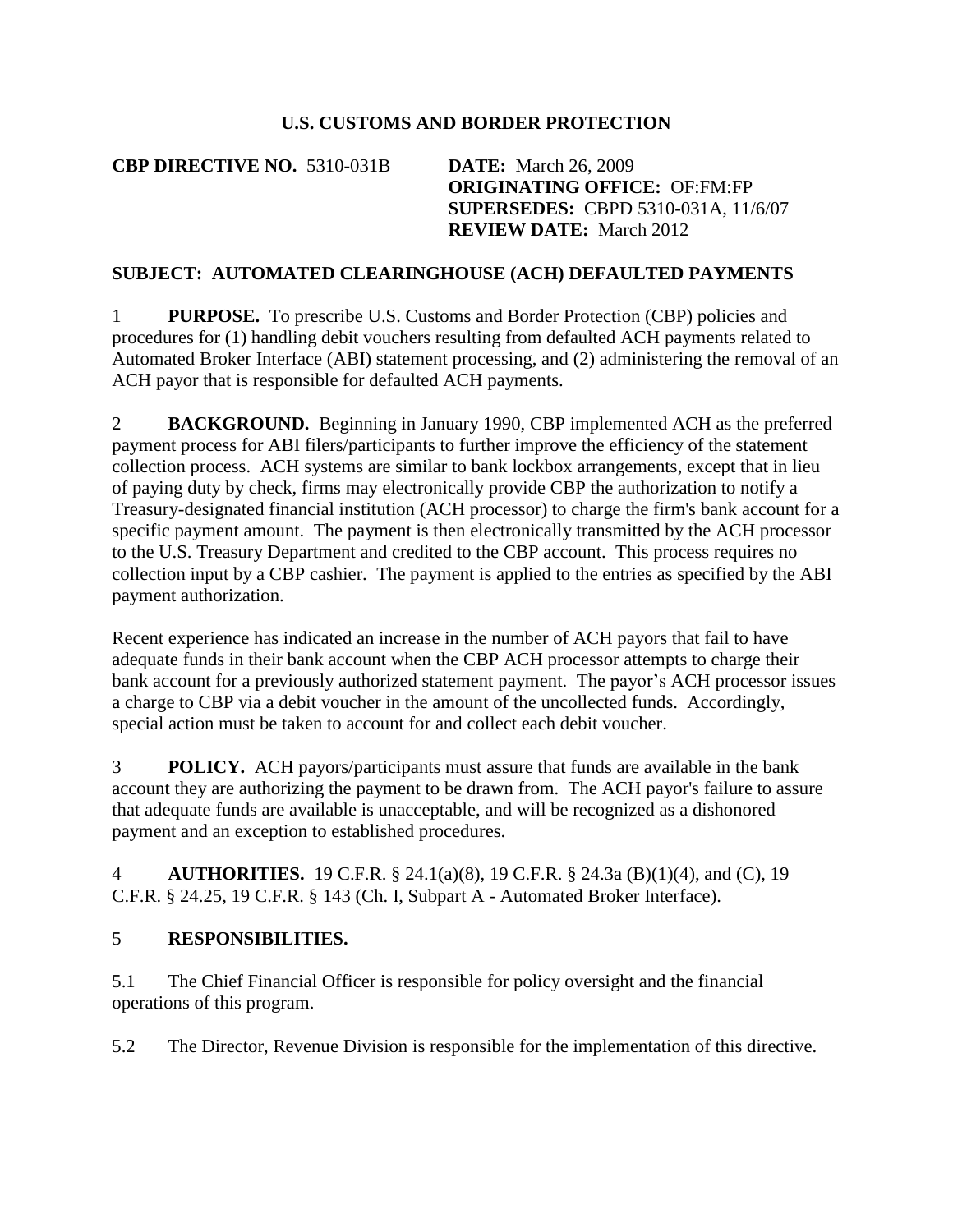## 6 **PROCEDURES.**

6.1 Revenue Division (RD)

6.1.1 When the RD is notified by the ACH processor of the defaulted payment(s), the RD must establish accountability for each debit voucher received from the ACH processor and issued to CBP as the result of an ACH default.

6.1.2 When the ACH defaulted payment (debit voucher) is determined to be a bank error, resolution will generally require a replacement payment by certified check, cashiers check or money order to satisfy the outstanding debit voucher. This type of default will affect the standing of the ACH payor for purposes of determining their reliability to make proper payments and will result in the assessment of liquidated damages.

6.1.3 When the ACH defaulted payment (debit voucher) is determined to be the fault of the payor (e.g. insufficient funds, account closed, or stop payment) the RD will take appropriate collection action to resolve the debit voucher with the party legally responsible for the debt that the ACH default purported to pay. In the case of a broker or third party defaulting on an ACH payment, the importer of record will be notified of their continued liability for the debt that was purported to be paid. If the default payment was made against an entry and the debt is secured by a CBP bond, the importer of record will be assessed liquidated damages as the default is considered a breach of the conditions set forth in the importer's bond.

6.1.4 In addition, the RD will determine whether or not ACH disqualification is warranted based on a review of the incidence of returned checks and/or defaulted payments that were the fault of an ACH payor. More than one returned check and/or defaulted ACH payment, which is the fault of the same payor within the preceding 12-month period, is a sufficient basis to remove the ACH privilege. The payor will be offered the option of continuing electronic payments using ACH credit. The payor may also use guaranteed payment instruments, i.e., cashiers check, money order, etc, to remit future payments.

6.1.5 Based on notification that an ACH payor has made a defaulted payment that resulted in a debit voucher, no special action need be taken to change or update original collection information in ACS or on the actual collection document (i.e., formal or informal entry, collection receipt or bill, etc.). Action to collect the ACH debit voucher involved will be taken by the RD. ACS provides for identification of the original collection document related to each debit voucher (i.e., ABI Statement, Formal Entry, Collection Receipt/Informal Entry Number). The status of the debit voucher (paid or unpaid) can be determined by using function code CLVL.

6.1.6 Upon notification that an ACH payor has been disqualified under Paragraph 6.1.3 and 6.1.4 above, action should be taken to assure payment is accepted by ACH credit, certified check, money order or cash, as prescribed under 19 C.F.R. § 24.1(a)(3)(ii) on future ABI statements, in lieu of the ACH payment process.